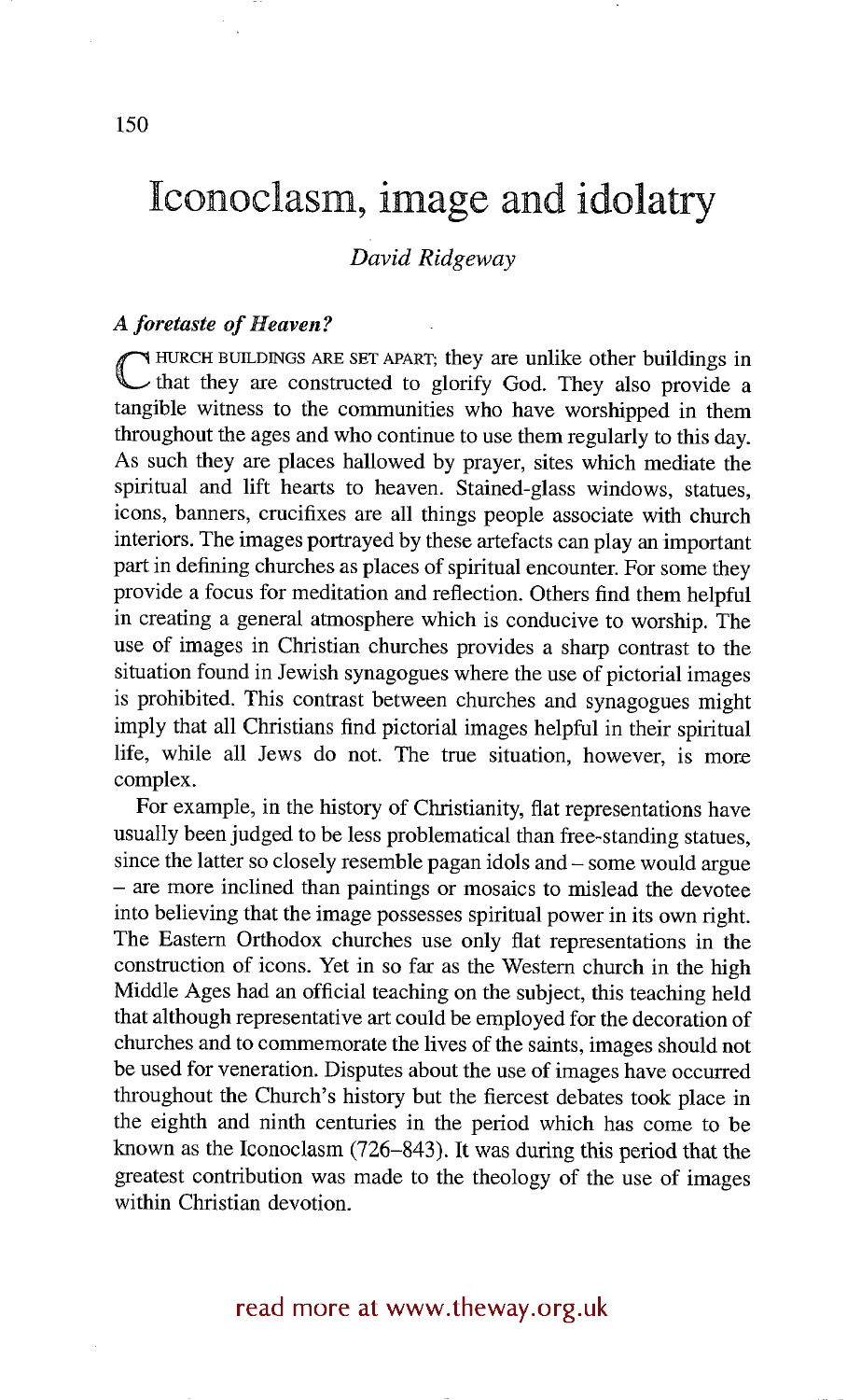#### *Earlier history*

In the patristic era, Christians did not dispute that God sanctified particular material objects in special ways: Christ was present in the eucharist, and saints' relics were objects of deep reverence. Likewise, the cross, the instrument by which God redeemed the world, could be copied for veneration in churches. What was at issue in the iconoclastic dispute was the making of images of Christ and the saints and the use that was made of those images.

There seems to have been no Christian pictorial art, either at Rome or elsewhere, before the second half of the second century. When this art began to develop, most notably in the catacombs, there may still have been a reluctance to portray the person of Christ. Irenaeus records that a heretical group, followers of Carpocrates, had images of Christ which they venerated,<sup>1</sup> and Tertullian records the Christian use of drinking cups on which was depicted an image of the 'good shepherd' with a sheep on his shoulders. It is possible that a major stimulus for the development of Christian art was provided by the conversion of the Roman emperor Constantine to Christianity. This event took place following the battle of Milvian Bridge in the year 312 and brought an end to the Roman persecution of Christians. There is evidence that the use of images in churches was already controversial at this time, $2$  but the subsequent destruction of images by iconoclasts makes it difficult to assess the extent to which pictorial images were used to adorn churches or the part that they played in corporate worship or private devotion. Eusebius of Caesarea (c. 260–c. 340) is one of the first Christians whose attitude to the use of images can be directly ascertained. His view is expressed in a letter he wrote to the emperor's sister Constantia in reply to her request for an image of Christ.

How can one paint an image of so wondrous and unattainable a form if the term form is at all applicable to the divine and spiritual essence unless, like the unbelieving pagans, one is to represent things that bear no possible resemblance to anything . . .? For they, too, make such idols when they wish to mould the likeness of what they consider to be a god or, as they might say, one of the heroes or anything else of the kind, yet are unable to approach a resemblance, and so delineate and represent some strange human shapes. Surely, even you will agree that such practices are not lawful for us. $3$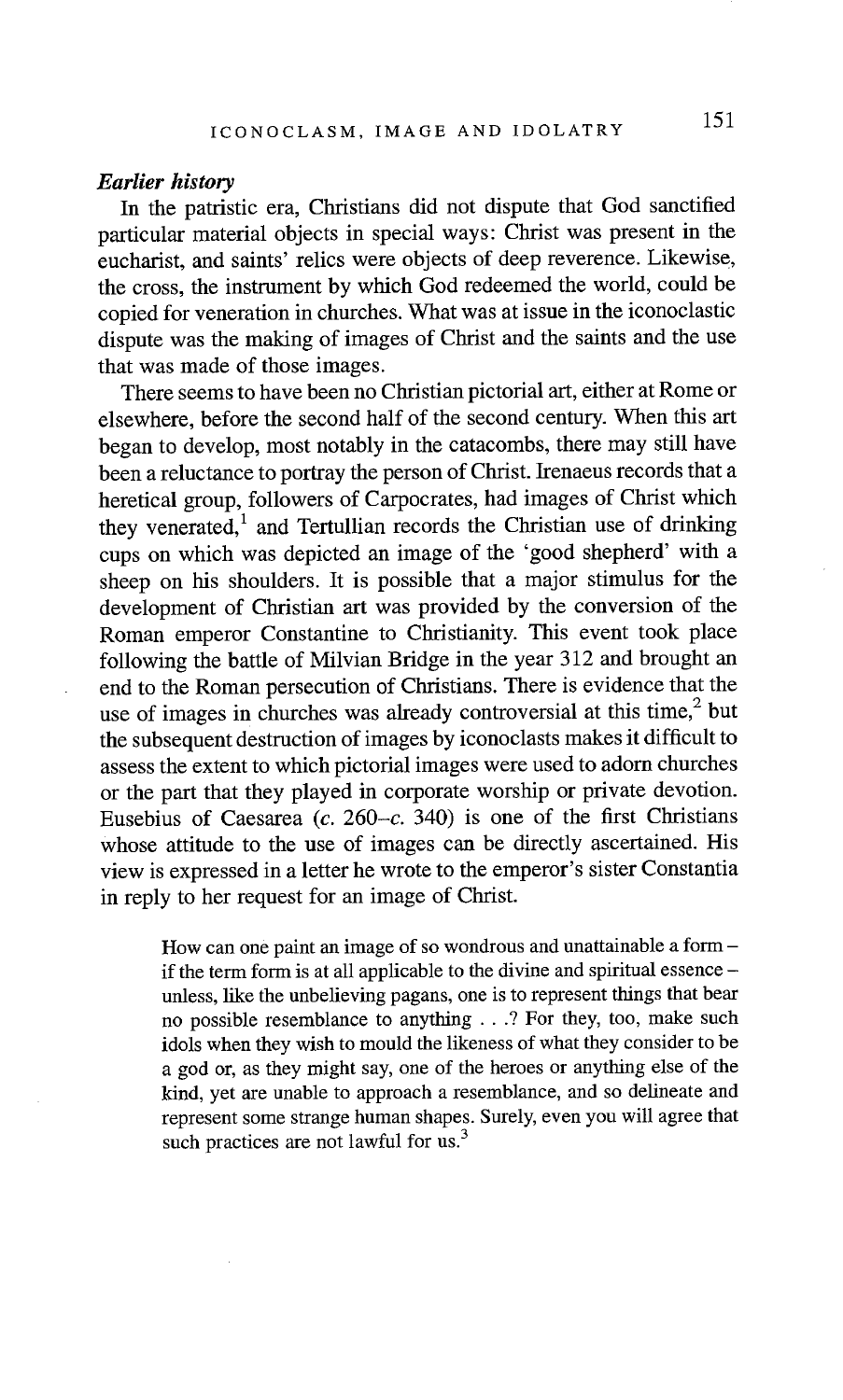## 152 ICONOCLASM, IMAGE AND IDOLATRY

Eusebius argues that it is not possible to use pictorial imagery to depict spiritual things and that to use it in such a way is nothing short of idolatry, the same idolatry as that practised by the pagans.

#### *The justification for images*

It is fear of idolatry which has fuelled most of the arguments against the use of images in Christian spirituality. Two texts from Scripture are commonly quoted by those arguing against the use of images:

You shall not make for yourself an idol, whether in the form of anything that is in heaven above, or that is on the earth beneath, or that is in the water under the earth. You shall not bow down to them or worship them.  $(Exod 20:4-5a)$ 

God is spirit, and those who worship him must worship in spirit and truth. (Jn 4:24)

However, appeal to Scripture was also made by those who wished to defend the use of images. One of the first to make a systematic attempt to formulate a Christian theory of images was Leontius, Bishop of Neapolis in Cyprus (c. 610–640). His writings, which take the form of a dialogue with a Jewish critic, were cited in defence of religious art at the second Nicene Council in 787. Jewish critics fixed upon the image cult as ammunition in their charges against Christian idolatry. Leontius' writings were designed to meet this challenge and he argues against the Jews on their own terms. The bulk of the text of his writings presents Old Testament examples of veneration of holy persons and objects by important religious leaders of old. The same God who prohibited the making of graven images in the Ten Commandments (Exod 20:4) also commanded Moses to make cherubim for the Tabernacle (Exod 25:18-28). Leontius argues that Christian images are not to be worshipped for themselves but honoured as a reminder of God's intervention. 'We do not venerate the nature of wood, but through wood we embrace and venerate him who was crucified upon the wood of the Cross.'4 For Leontius the image was not to be considered as an idol but a symbol and a point of spiritual encounter with the divine. He also claimed that all creation can serve as a medium for the worship of God. In his writings we see one of the earliest articulations of the idea that material objects can mediate spiritual truth.

John of Damascus  $(c. 675-749)$  also took up the defence of images, writing in the late seventh and early eighth century. He also referred to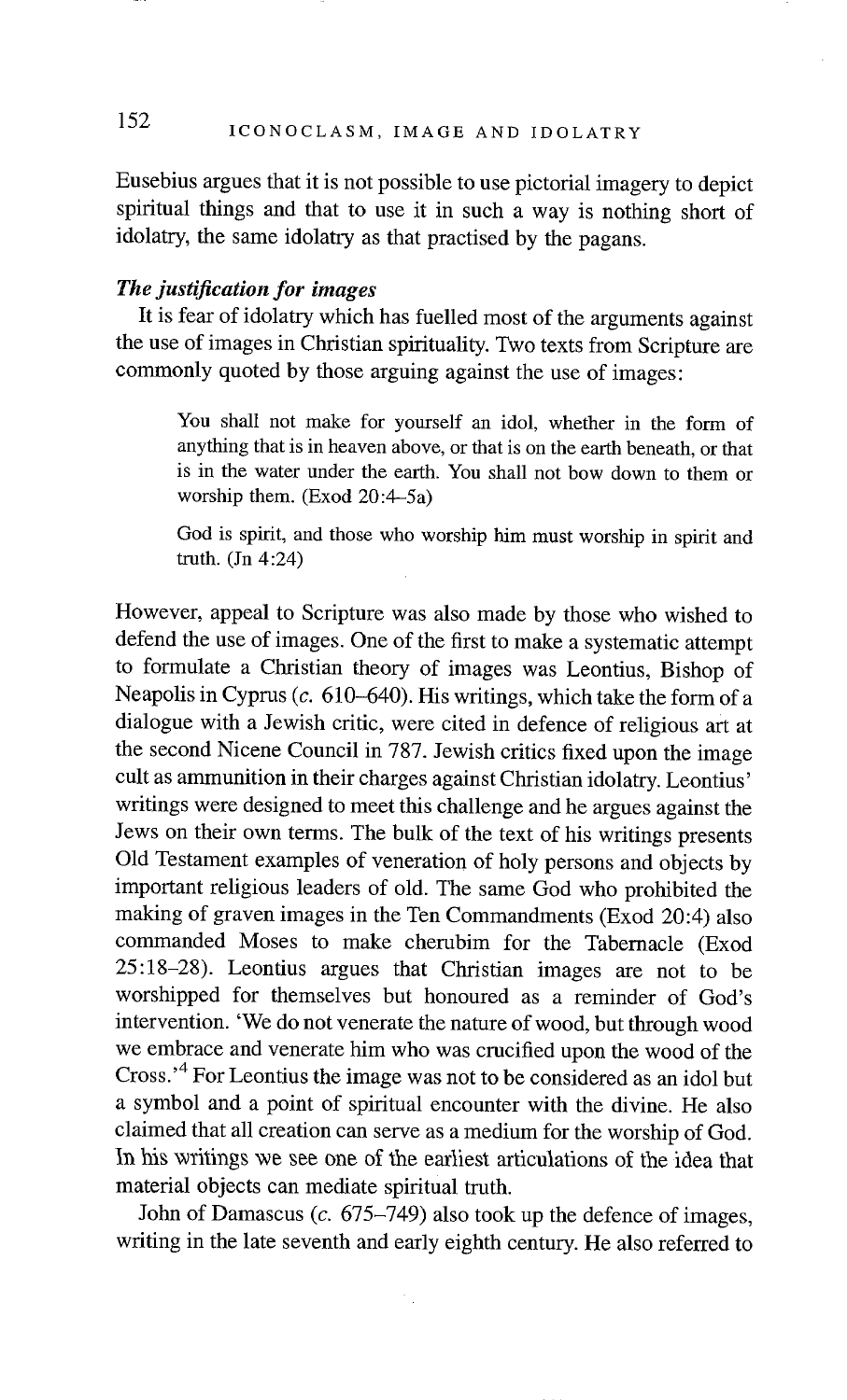Scripture to show that material things were venerated by those of old. He writes:

It has been sufficiently demonstrated that the tent, the veil, the ark, the altar, and everything within the tent, were images and types, the works of men's hands, and that they were venerated by all Israel, and that the carved cherubim were also made by God's command.<sup>5</sup>

I have proven to you that under the old covenant God commanded images to be made: first the Tabernacle, and then everything in it.<sup>6</sup>

John of Damascus also uses the incarnation to argue that it is possible to make images of Christ.

In former times God, who is without form or body, could never be depicted. But now when God is seen in the flesh conversing with men, I make an image of the God whom I see.

If we attempted to make an image of the invisible God, this would be sinful indeed. It is impossible to portray one who is without body: invisible, uncircumscribed and without form. Again, if we made images of men and believed them to be gods and adored them as if they were so, we would be truly impious. We do neither of these things. But we are not mistaken if we make the image of God incarnate, who was seen on earth in the flesh...

Thus John uses the incarnation as justification for making images indeed, and much of the iconoclastic dispute came to focus on Christology.<sup>7</sup> The defenders of icons held that since the Word of God had really been incarnate in a man, and since it was possible to depict a human being, the refusal to make images of Christ was implicitly a denial of his real humanity. They charged the iconoclasts with thinking like Jews and Saracens. The iconoclasts, on the other hand, held that there is no possible representation of the Deity, and to behave as though an image had power to convey God's presence was idolatrous. They charged the users of icons with acting like pagans.

In the end, the iconoclasts were defeated. The rulings of the Second Council of Nicaea were accepted in the Eastern Church, where it is held that the images of Christ and the saints give special access to the images' prototypes, so that people are encouraged to pray before an icon and to honour it by the lighting of a candle.

The Western Church's response, on the other hand, denied that images had power of this kind, and held that they could be used for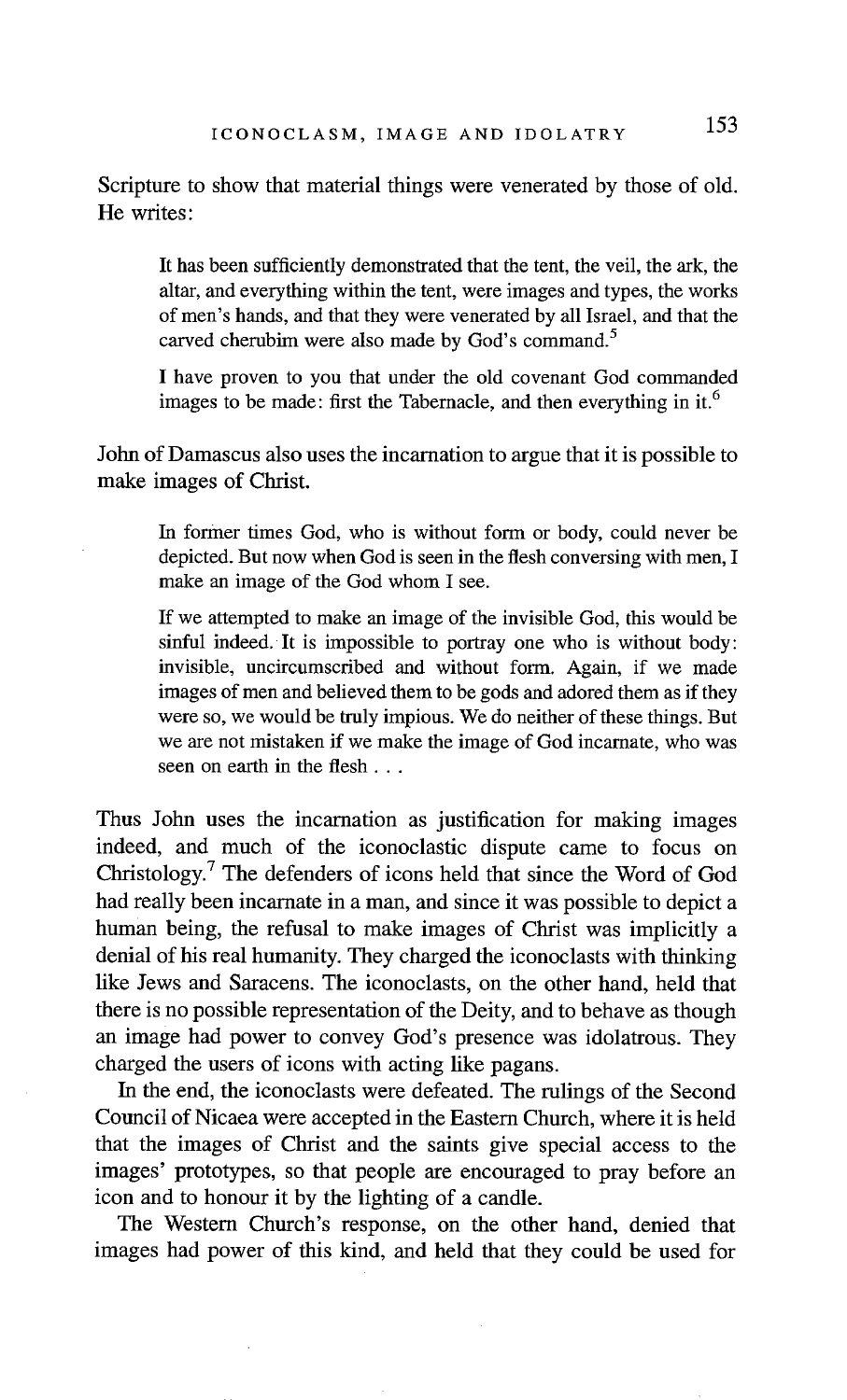### 154 ICONOCLASM, IMAGE AND IDOLATRY

instruction and decoration but not for veneration. Subsequently, of course, Western Christians used them in precisely that way. By entering the material world, Christ sanctified matter and enabled material objects to mediate and convey spiritual truth. It is this idea which forms the basis of the use of images in Christian spirituality.

#### *The proper use of images*

Although images can help to enhance Christian worship and aid spiritual reflection they can clearly be misused. The question as to what constitutes the proper use of images has led to bitter conflicts at various stages in the history of the Church. Consider, for example, a miracle attributed to an image of Sts Cosmas and Damian.

The woman developed a bad case of cholic and happened to be left alone in her house. Perceiving herself to be in danger, she crawled out of bed and, upon reaching the place where these most wise saints were depicted on the wall, she stood up, leaning upon her faith as upon a stick, and scraped off with her fingernails some plaster. This she put into water and, after drinking the mixture, she was immediately cured of her pains by the visitations of the saints. 8

For those who believe that a saint's holiness is conveyed to the fabric of his or her representation, such an action is quite rational; but the relationship between the image and that which it represents is precisely the point at issue.

The difficulties created by the veneration of images led many Christians to reject them again at the Reformation, and the Council of Trent in turn imposed restrictions on the types of representation that could be used in Catholic worship. Those Christians who allow the use of images still have to draw a distinction between what constitutes proper and improper use of them.

Many of the problems associated with the improper use of images arise from a confusion between the image and its prototype. The worship offered to God must be different from that offered to images; it is when the two become confused that the use of images becomes idolatrous.

John of Damascus makes a clear distinction in his writings between absolute worship *latreia* (adoration) and relative worship *proskunesis*  (veneration). 'Absolute worship is adoration which we give to God alone. Only he by nature deserves to be worshipped.<sup> $9$ </sup> Relative worship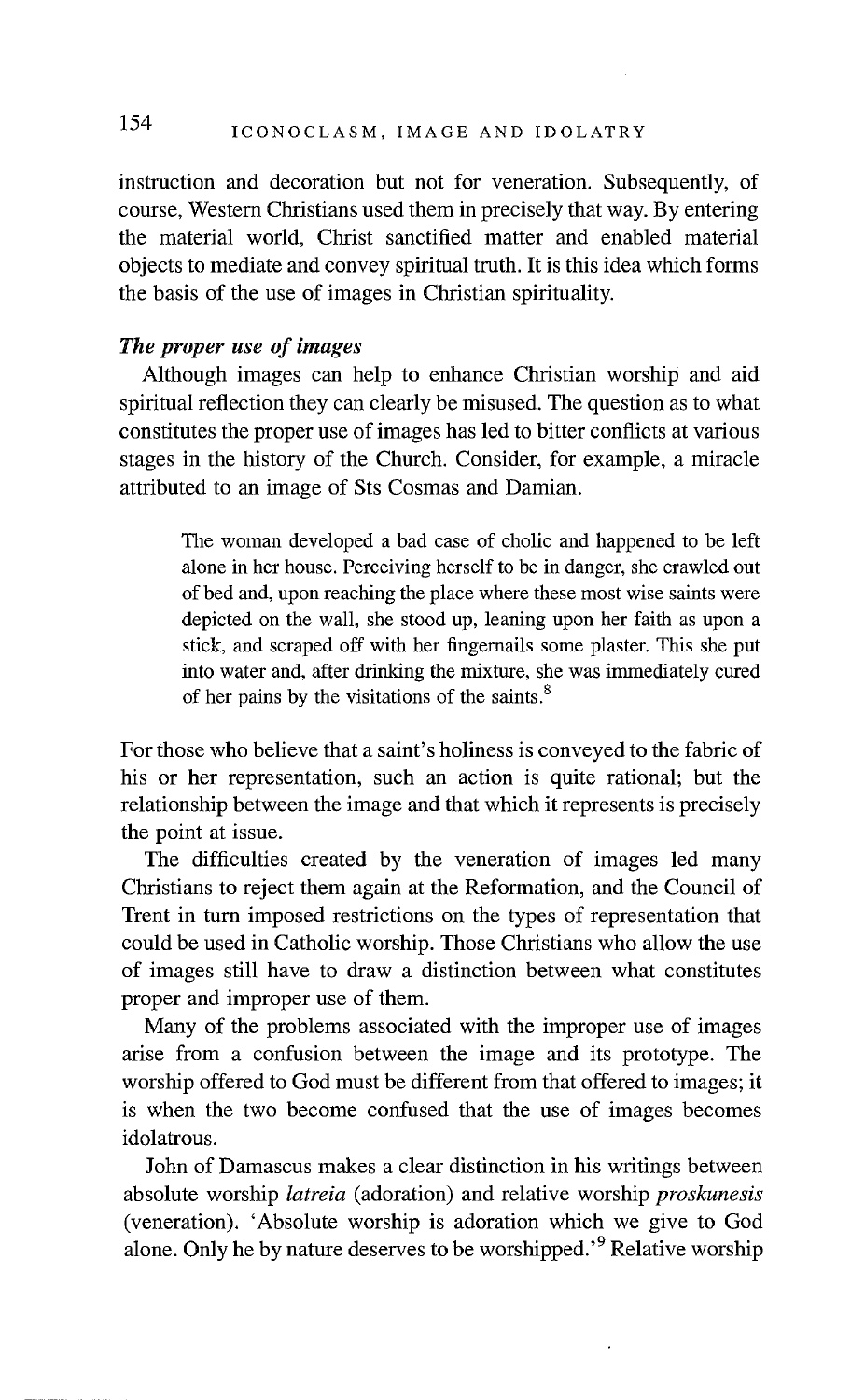is the veneration of created things, be they images, holy places, the saints or sacred vessels.

Another important issue in relation to the use of images in Christian spirituality is that of the relationship between the image and its prototype. There are many reported cases of miracles being attributed to images and consequently these images become the focus of particular veneration. Also lights are often burnt before images and incense offered before them. One of the most important thinkers to reflect upon the relationship between the image and its prototype was Theodore of Studium (759-826). He spent much of his life as a monk at the monastery of Studios near Constantinople. For Theodore the image belonged to the Aristotelian'category of relative things and so directs the attention from itself to its prototype. He quotes St Basil, one of the early church fathers, to justify his position.

He (St Basil) says, 'The image of the emperor is also called "emperor" yet there are not two emperors, nor is his power divided, nor his glory fragmented. Just as the power and authority which rules over us is one, so also the glorification which we offer is one, and not many. Therefore the honour given to the image passes over to the prototype.' What argument can deny that this example may be appropriately applied to Christ's  $Icon?<sup>10</sup>$ 

#### *Implications for the use of images today*

The fierce debates which took place during the period of iconoclasm focused primarily on the issue of idolatry. It is only God whom we should worship and not images. This must apply as much today as it has throughout the history of the Church.

There is always the danger that the use of images in Christian spirituality will be abused and things which begin as aids to prayer and spiritual growth will become idols which get in the way. However, those who defended the use of images amidst the bitter disputes of the Iconoclasm put forward coherent arguments justifying their use as spiritual aids. Through the Incarnation God sanctified matter and opened the way for material objects to convey spiritual truths. More than this, the image of a saint brings the devotee closer to the image's prototype, and hence to the sanctity of the man or woman portrayed. Although Christians are called to worship in spirit and in truth they also form a part of the material world. Human beings gain insights and information about the world via the five senses. By being born into the material world as a human being, God through Jesus Christ opened the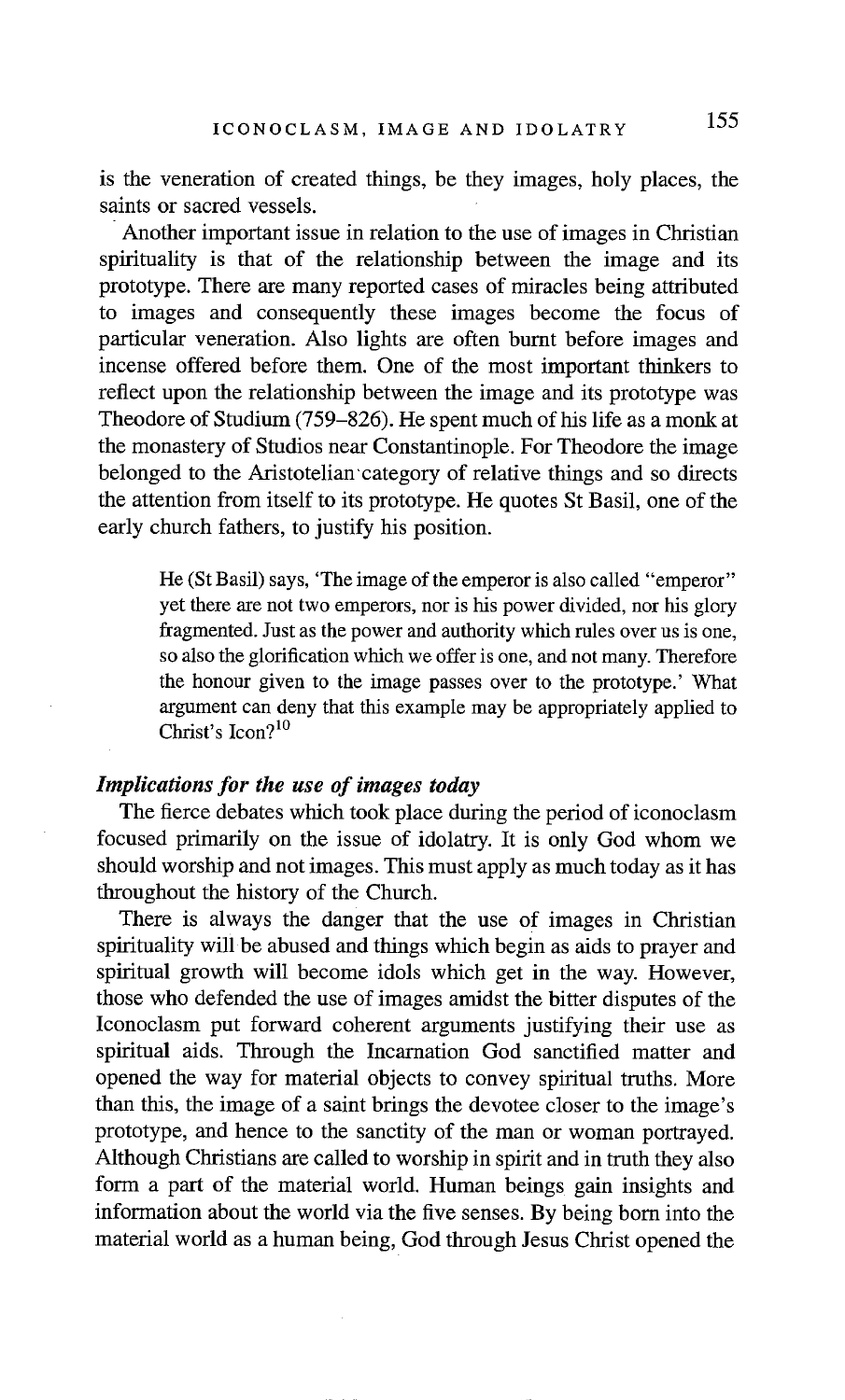### 156 ICONOCLASM, IMAGE AND IDOLATRY

**way for material objects to convey spiritual truths as long as they are used appropriately. The important thing for those who use images as aids to spiritual growth is that they have a proper understanding of the relationship between the image and its prototype. The two must not become confused. To worship an image in the same way that one worships God is to succumb to idolatry. However, to venerate an image and use it as an aid to prayer and meditation can help Christian people to gain spiritual insights. It is clear that, throughout the history of the Church, images used in a proper way have helped Christian people to grow in faith. This is because images have provided points of encounter between the material world and the spiritual. They have given the faithful nothing less than glimpses of the divine.** 

*David Ridgeway* is vicar of the parish of Heath and Reach in Bedfordshire, UK. He read botany at Durham, taught biology at St Michael's School, Garston, then went on to study theology at Ripon College, Cuddesdon. He has an interest in science and religion, and the way in which material objects can mediate spiritual truths. Whilst serving as a curate in Radlett he was joint coordinator, with Rabbi Alexandra Wright, of the Radlett branch of the Council of Christians and Jews.

#### **NOTES**

1 Irenaeus of Lyons, *Against the heresies* vol 1, bk 1, 25:6; Ancient Christian Writers series 55, trans D. J. Unger, revised J. J. Dillon (New York and Mahwah, NJ: Paulist Press, 1992), p 90. 2 J. Stevenson writes: 'That paintings might be placed in churches, even in distant provinces of the West, is clear from canon 37 of the Council of Elvira in Spain, held in the early fourth century, whatever the precise meaning of the wording of the canon may be: "There shall be no pictures in church, lest what is reverenced and adored be depicted on the walls." But these early church

buildings have perished. The destruction of such buildings was one of the methods employed in the great persecution of 303-11, and this may account, in no small measure, for their disappearance' *(The catacombs: rediscovered monuments of early Christianity* (London: Thames and Hudson, 1978), pp 55).

3 Eusebius, 'Letter to Constantia' in C. Mango, *The art of the Byzantine empire 312-1453* (New Jersey, 1972), p 17.

4 Leontius of Neapolis in N. Gendle, 'Leontius of Neapofis: a seventh-century defender of holy images' (unpublished), p 2.

5 John of Damascus in David Anderson (trans), *St John of Damascus on the divine images* (New York, 1980), p 66.

*6 1bid.,* p 71.

7 A full account of the dispute is given in Jaroslav Pelikan, *The Christian tradition: a history of the development of doctrine. 2: The spirit of Eastern Christendom (600-1700)* (Chicago and London: The University of Chicago Press, 1974), pp 91-133. See also Ambrosios Giakalis, *Images of the divine: the theology of icons at the seventh Ecumenical Council* (Leiden: E. J. Brill,